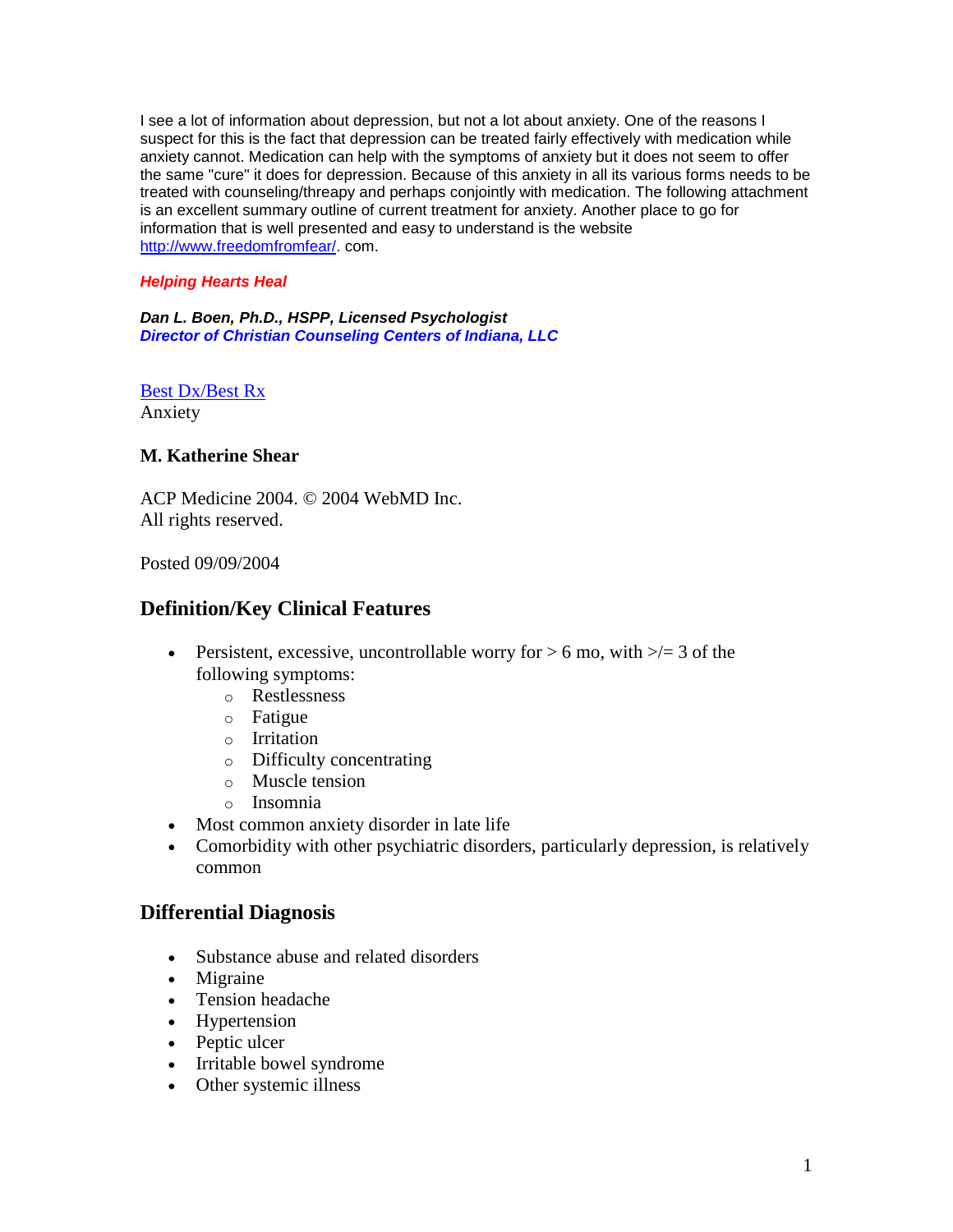# **Best Tests**

- Patient history to identify symptoms of anxiety and physical examination to rule out other illnesses
- No specific tests

# **Best Therapy**

## **Nonpharmacologic**

Psychotherapy: cognitive-behavioral, psychodynamic, interpersonal

## **Pharmacologic**

- Drug treatment for generalized anxiety disorder
- SNRI: venlafaxine (225 mg/day) is first-line treatment; treats comorbid depression, as well as anxiety
- Benzodiazepines: improvement can occur in 2-6 wk, but most patients require longer-term (> 6 mo) therapy; to promote sleep, prescribe as single dose q.h.s.; in elderly patients, use lower doses and avoid long-acting drugs; benzodiaxzepines do not treat comorbid depression
	- o High potency
		- Alprazolam
			- Dose:  $0.25-2.0$  mg b.i.d. or t.i.d.
			- $\sim$  Cost/mo: \$17.98
		- Clonazepam
			- Dose:  $0.25-2.0$  mg b.i.d
			- Cost/mo: \$23.99
		- Lorazepam: use for elderly patients
			- Dose:  $0.5$  mg h.s.- $2$  mg t.i.d.
			- Cost/mo: \$87.98
	- o Others
		- Clorazepate
			- Dose:  $15-30$  mg
			- Cost/mo:  $$113.99$
			- Diazepam
				- Dose: 5-50 mg b.i.d.-q.i.d.
				- Cost/mo: \$92.07
			- **•** Oxazepam
				- Dose:  $10-30$  mg t.i.d.-q.i.d.
				- $\sim$  Cost/mo: \$79.99
- Buspirone: as effective as benzodiazepines without sedation, cognitive and motor slowing, and rebound anxiety on withdrawal; effective only when taken regularly; initial effects not felt for 1-2 wk, and maximum effect may take 4-6 wk.
	- o Dose: initial, 5 mg t.i.d.; eventual target dose, 10 mg t.i.d.; attempt dosages as high as 20 mg t.i.d. before concluding drug is ineffective